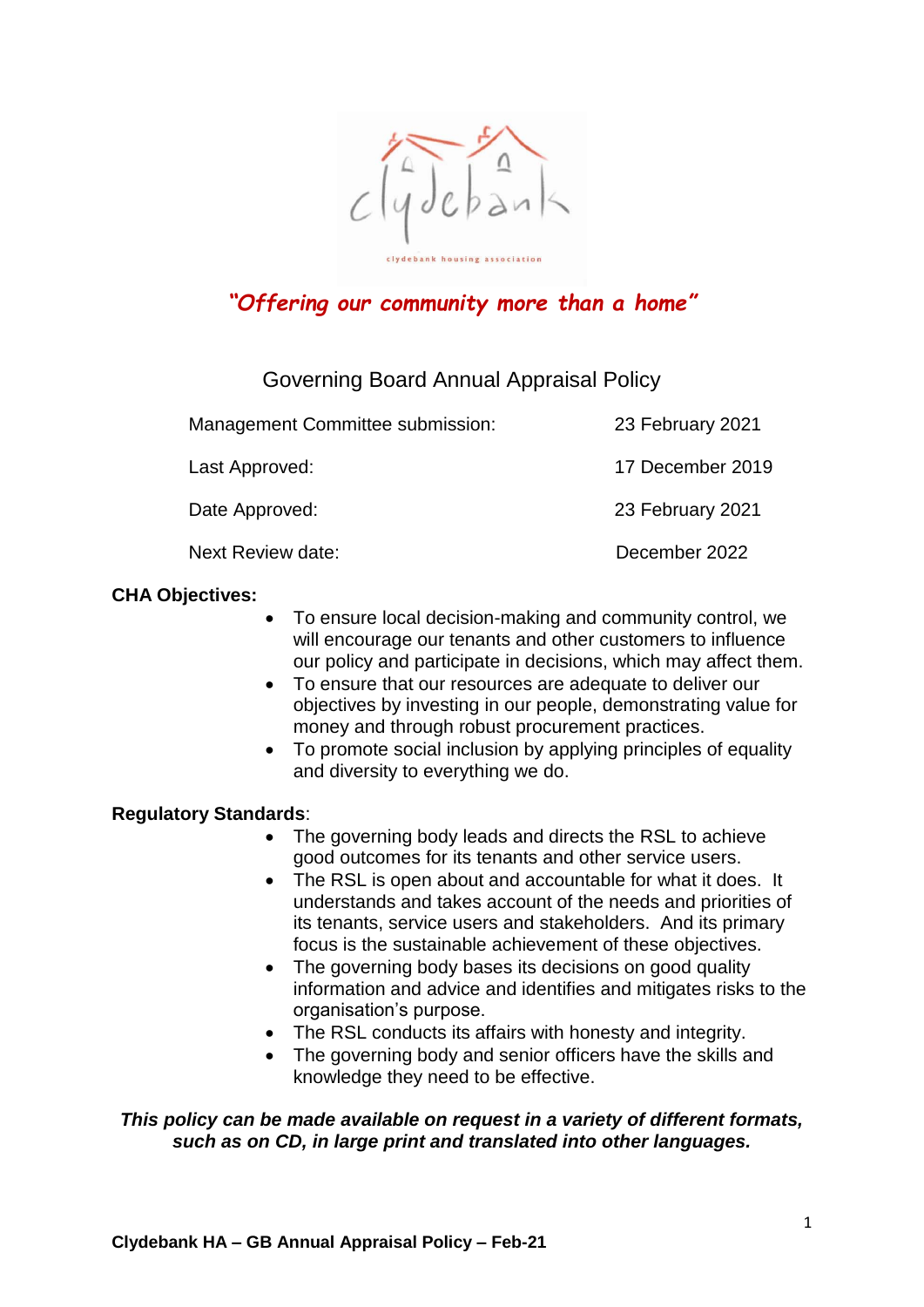# **1.0 INTRODUCTION**

1.1 This Policy outlines the Association's approach to measuring Management Committee performance and continued effectiveness, training needs and arrangements for long-serving Management Committee members.

# **2.0 REGULATORY & BEST PRACTICE FRAMEWORK**

- 2.1 This policy takes account of regulatory and best practice requirements, including Section 6 of the Regulatory Standards of Governance and Financial Management, the SFHA's Governing Body Member Annual Review Guidance (updated February 2021) and the Code of Conduct for Governing Body Members.
- 2.2 The following areas are covered:
	- Measuring the Management Committee's collective performance
	- Measuring individual Management Committee member performance
	- Appraising the Chair
	- Reporting

This Policy should be read in conjunction with the Association's Succession, Training and Membership Policies.

3.0 Policy Aims

The Association, in carrying out reviews is a good opportunity to consider and ensure, amongst others -

- That its people feel valued
- Getting to know members better
- Finding out what members think about how meetings work
- Opportunity to discuss relationships being GB members and staff
- That the quality of information presented to members is adequate to enable decisions to be reached
- That any improvements/potential for change are identified
- Future training needs are identified, planned and developed
- That the Association has an understanding of what makes a member feel that their contribution is worthwhile and valued
- That we identify potential future office bearers
- That where the nine-year rule applies to members, a full assessment of their ongoing effectiveness is considered during the process

# **4.0 PERFORMANCE & ASSESSMENT REVIEW**

- 4.1 In order to comply with the Regulatory Standards, the Association will carry out the following on an annual basis: -
	- Individual Management Committee Appraisals
	- Individual Management Committee member skills assessments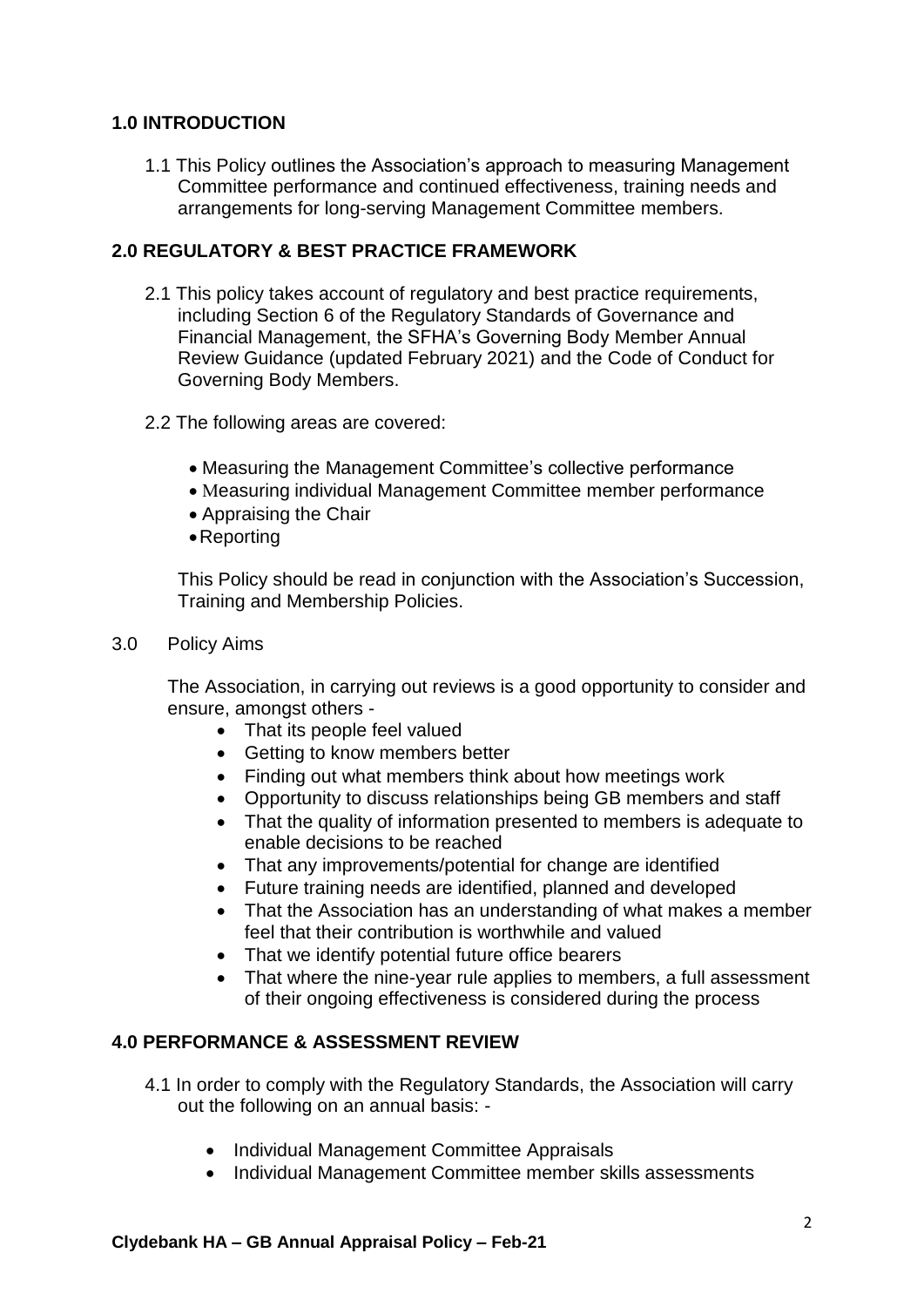- Management Committee overall effectiveness Appraisal
- The continued effectiveness review for longer serving Management Committee members (via annual appraisal)
- Training needs analysis report and training plan

In addition to the above, a  $360^\circ$  Chairpersons review will be carried out at least every 3 years.

- 4.2 The individual Management Committee annual appraisals/performance reviews and individual Management Committee member skills assessments will take the form of completion of standard forms and a one to one meeting with the Chair and/or the Vice Chair (or other office bearer). We may periodically engage the services of an external agency to assist in this process (at least 3-yearly).
- 4.3 The Management Committee will be provided with an appraisal form and skills assessment form at least two weeks prior to the meeting so that members can give the questions some consideration and be prepared before the meeting.

Skills assessments forms will also be circulated in August each year, at the start of each new Committee session to enable the training calendar to be formulated and analysis reports produced for Management Committee consideration.

The Chief Executive will retain all completed forms in individual MC files for audit trail purposes on a confidential basis.

- 4.4 This will enable the Chairperson/Chief Executive to:
	- Identify any areas that CHA can strengthen when promoting and/or targeting individuals for Management Committee membership in advance of the Annual General Meeting, and
	- Discuss and assess the requirements for individual training plans; and
	- Assist in the development of a Management Committee-wide training and development plan
- 4.5 The skills assessment process has the following important roles:
	- a) To help identify any areas in performance that could be improved by attracting new Management Committee members with a particular skill set. For example, if a Management Committee considered its performance to be very poor in relation to financial or budgetary matters, it may be appropriate to consider targeted recruitment of someone with financial knowledge/experience.
	- b) To assist in succession planning. It is critical that the Association has a clear method of ensuring that Management Committee members who may be interested in being an Officer Bearer or Chairperson has the appropriate support and training to prepare them for these important roles.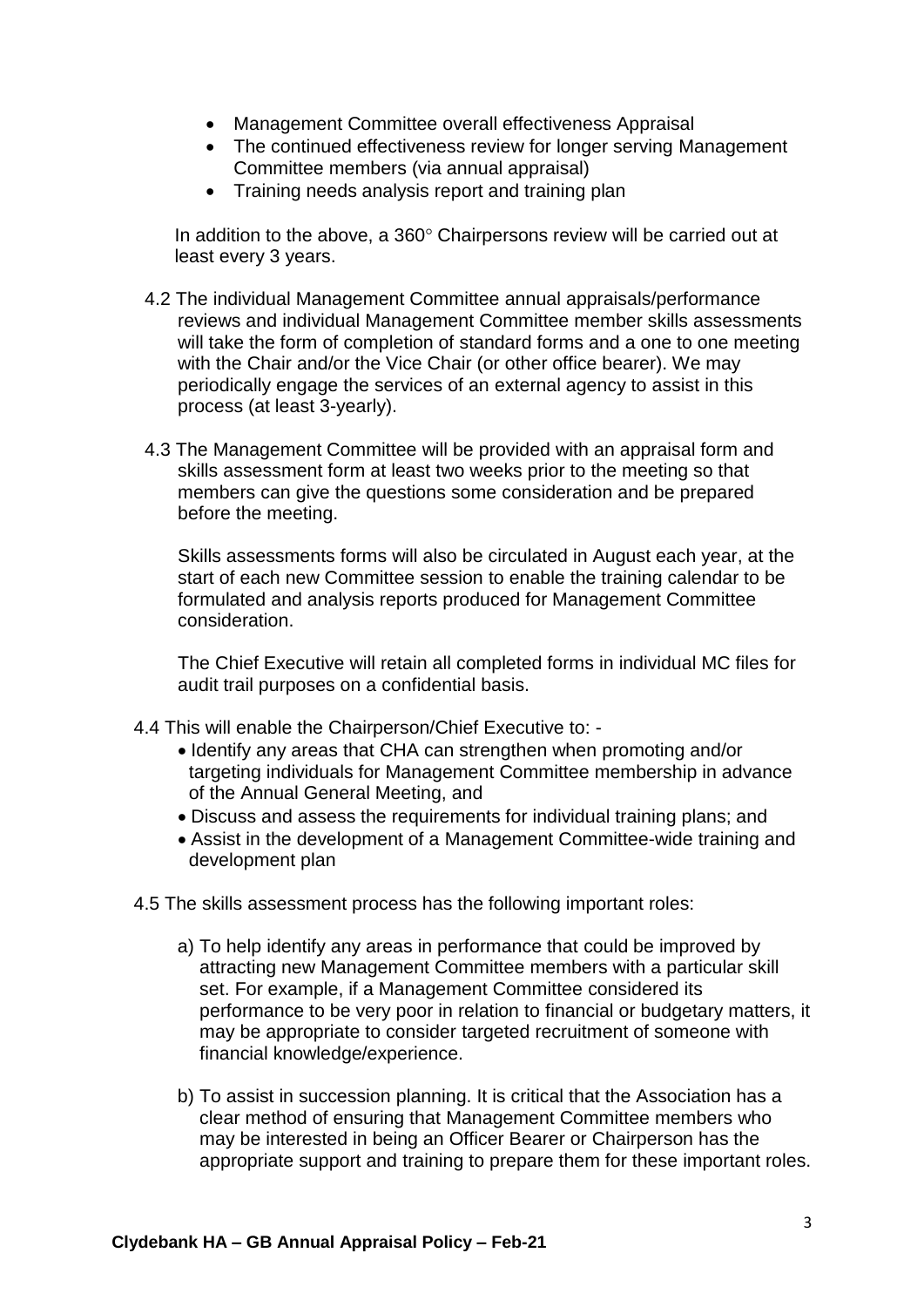- c) To help identify training requirements and therefore feed in to the training needs assessment.
- 4.6 The results of the annual Management Committee and individual Management Committee skills assessment will be evaluated by the Chairperson and the Chief Executive. A draft training and development plan will be presented to the Management Committee thereafter for approval.

# **5.0 ASSESSING EXISTING SKILLS, IDENTIFYING GAPS & THE TRAINING NEEDS ASSESSMENT**

- 5.1 The Association has a long established practice of assessing the skills, knowledge and experience present within the Management Committee in order to help ensure that: -
	- all of the required business key skills and knowledge areas are covered; and that
	- Members are able to keep up-to-date with evolving legal, regulatory and best practice requirements.
- 5.2 As well as identifying the skills present within the Management Committee, the assessment also highlights any gaps that exist. These gaps can then be prioritised and addressed via a training plan which consists, in the main, of training sessions taking place in the Association's office, led by staff or external trainers. Where a small number of members have a specific need, such as chairing skills or interviewing skills, this may be addressed by attending an external session.
- 5.3 The skills analysis will highlight areas where training is required. The output from the training needs assessment will be a one-year training plan.

# **6.0 LONG-SERVING MANAGEMENT COMMITTEE MEMBERS**

- 6.1 The Association believes that members attaining nine years' experience as a Management Committee member will have amassed a huge amount of skills, experience and knowledge, not only in terms of functional/technical subjects but also in relation to being able to contribute in an increasingly effective manner.
- 6.2 However, Regulatory Standard 6.2 requires all Management Committee members wishing to serve beyond nine years to demonstrate their continued effectiveness as well as completing the regular annual appraisal process.
- 6.3 The Association has prepared a template to be used when an individual is considering standing for election after nine years' service. It will be completed by the Management Committee member and the Chair at the appraisal interview.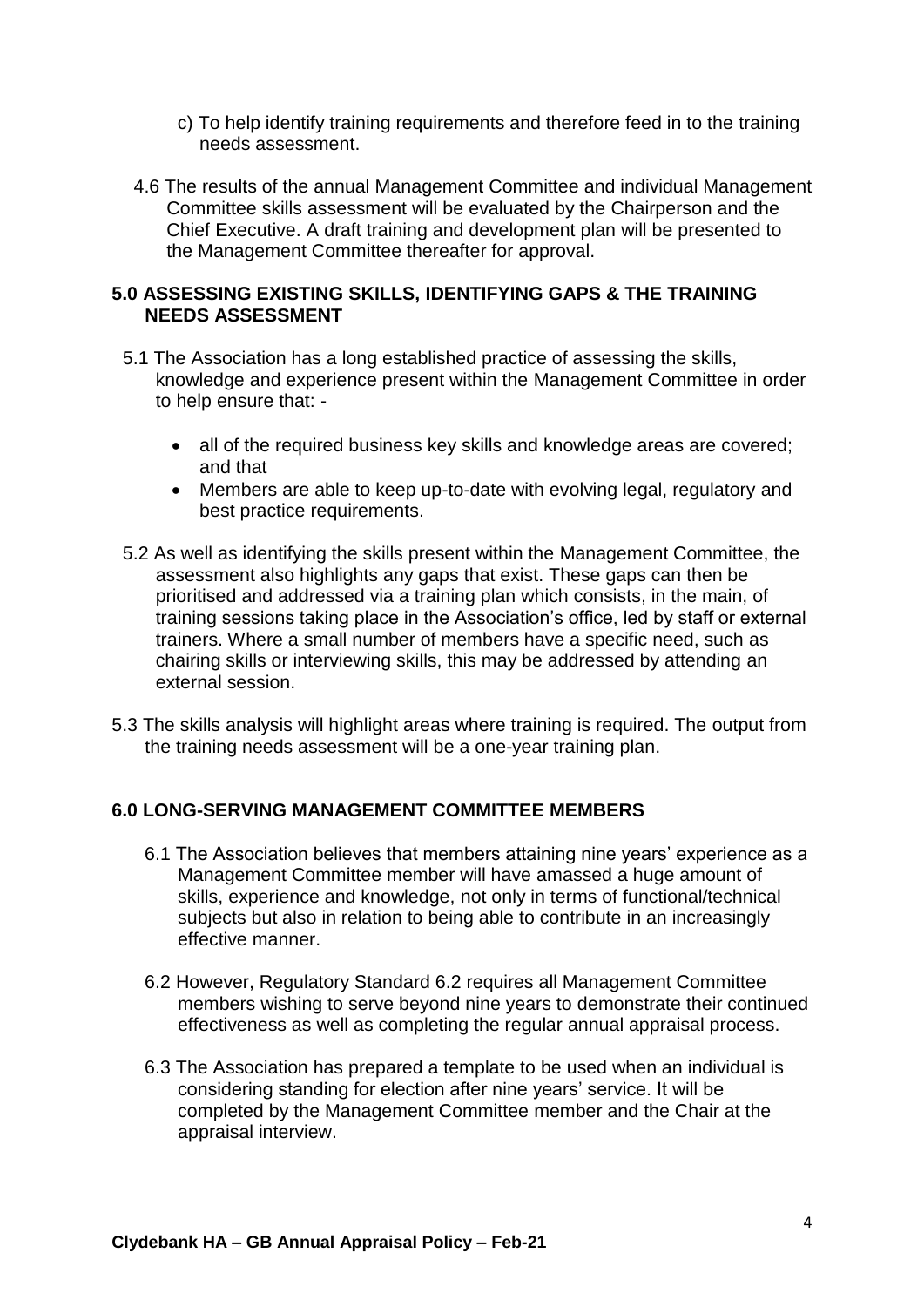- 6.4 The SHR requires Management Committee members serving for more than nine years to be able to show (i) objectivity, (ii) independent challenge and (iii) continued effectiveness. The template appended to the annual appraisal form allows each of these to be demonstrated and responses will be considered by the Chair (or the Vice Chair).
- 6.5 Members who exceed nine-year Management Committee membership, will be required to complete the template annually to demonstrate their continued effectiveness.

# **7.0 APPRAISING THE CHAIR**

- 7.1 EVH's *Great Expectations* document recommends an approach called " $360^\circ$  appraisal" and this will form the basis of the Chair's annual assessment. 360° appraisal involves the Chair completing a self-assessment in addition to an assessment of the Chair being carried out by the other Management Committee members via individual appraisal and GB annual appraisal.
- 7.2 A simple pro forma will be used to appraise the Chair (Appendix 1). This pro forma contains a range of key statements with which each Management Committee member agrees or disagrees. Additional comments can be added if required. The forms will be passed to the Vice Chair and Secretary in advance of an annual appraisal meeting with the Chair – the forms can be anonymous or, where the Management Committee member provides their name, this will be treated in complete confidence by the Vice Chair and Secretary. The Vice Chair and Secretary will then assess the forms and provide feedback to the Chair at the annual meeting.
- 7.3 The appraisal will be carried out by the Vice Chair (or other office bearer) and the output will be an action plan comprising:
	- any specific training required and
	- Any changes in approach to certain areas that have been highlighted and agreed during the meeting.
- 7.4 Feedback to the Management Committee as a whole will be limited to the fact that the meeting has taken place and an action plan has been agreed. The detail of the meeting will remain confidential.
- 7.5 The annual review meeting with the Chair should take place in May/June after the Management Committee review in April/May.

# **8.0 APPRAISALS/SKILLS ASSESSMENT REVIEW TIMETABLE**

8.1 The following table outlines the annual timetable of meetings: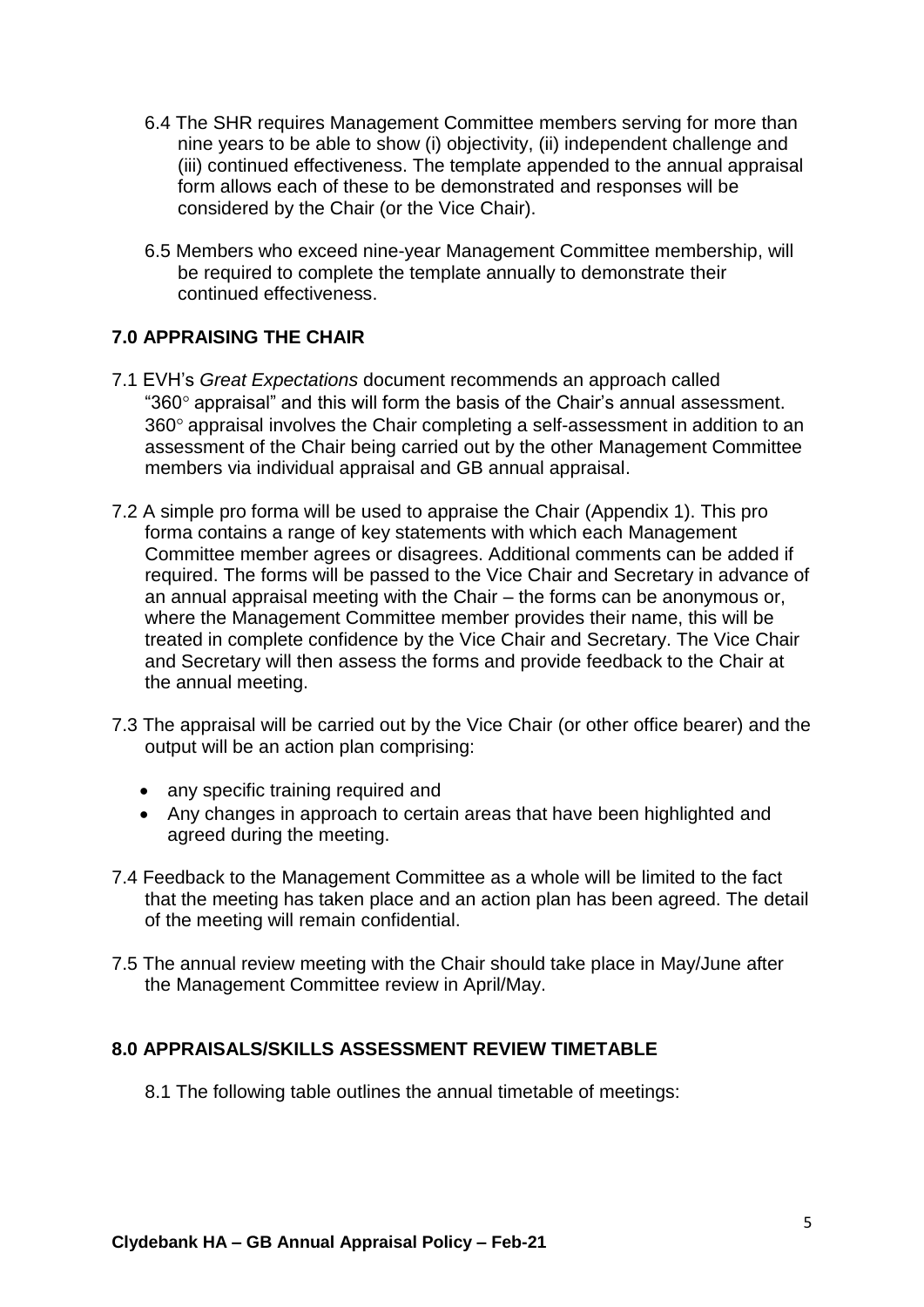| <b>Details</b>                                                                               | <b>Responsibility</b>                                                 | Date for completion      |
|----------------------------------------------------------------------------------------------|-----------------------------------------------------------------------|--------------------------|
| <b>Review current forms</b>                                                                  | Chairperson/Vice<br>Chairperson/CEO                                   | February/March           |
| Circulate Forms to MC                                                                        | <b>CEO</b>                                                            | 01 March                 |
| <b>Return Date</b>                                                                           | Chairperson                                                           | 21 March                 |
| <b>Chairperson Review</b>                                                                    | Chairperson                                                           | 29 March                 |
| <b>Interviews</b>                                                                            | Chairperson/Vice<br>Chairperson/or external<br>consultant (EVH/SHARE) | To be scheduled in April |
| <b>Final Appraisal Report</b>                                                                | Chairperson/CEO                                                       | MC meeting May           |
| Chairperson<br>Appraisal/360 review                                                          | Vice Chairperson (or<br>other office bearer)                          | May                      |
| MC overall performance<br>review                                                             | <b>MC</b>                                                             | May                      |
| <b>Report on Chairperson</b><br>Appraisal                                                    | Vice Chairperson (or<br>other office bearer)                          | June                     |
| <b>Circulate Skills Needs</b><br><b>Assessment Forms</b>                                     | <b>Chief Executive</b>                                                | July/August              |
| Management<br>Committee Report on<br>Skills gaps/make-up of<br>MC (equalities<br>assessment) | <b>Chief Executive</b>                                                | August/September         |

#### **9.0 WHAT TO DO IF YOU WISH TO COMPLAIN ABOUT OUR APPROACH TO MANAGEMENT COMMITTEE SKILLS ASSESSMENT & NINE YEARS APPRAISALS**

9.1 If tenants and/or residents wish to complain about our approach to our annual appraisal, skills assessment and 9-year appraisal processes, they should refer to the Association's Complaints Policy.

# **10.0 EQUAL OPPORTUNITES**

- 10.1 The Association is committed to ensuring equal opportunities and fair treatment for all people in its work.
- 10.2 In implementing this policy, our commitment to equal opportunities and fairness will apply irrespective of factors such as age, disability, gender reassignment, marriage and civil partnership, pregnancy and maternity, race, religion or belief, sex, sexual orientation, or other personal attributes.

| <b>Customer Consultation Required/Arranged</b>           | No        |
|----------------------------------------------------------|-----------|
| Intranet Update                                          | Yes       |
| F Drive Update                                           | Yes       |
| Website Update                                           | Yes       |
| Leaflet change required?                                 | No        |
| <b>Newsletter Promotion?</b>                             | No        |
| Other information updated, e.g. posters, automatic email | <b>No</b> |
| responses, post cards, answering machine messages, etc.  |           |
| <b>Equality Impact Assessment completed</b>              | Yes       |

#### **For Office Use Only – Actions required/completed**